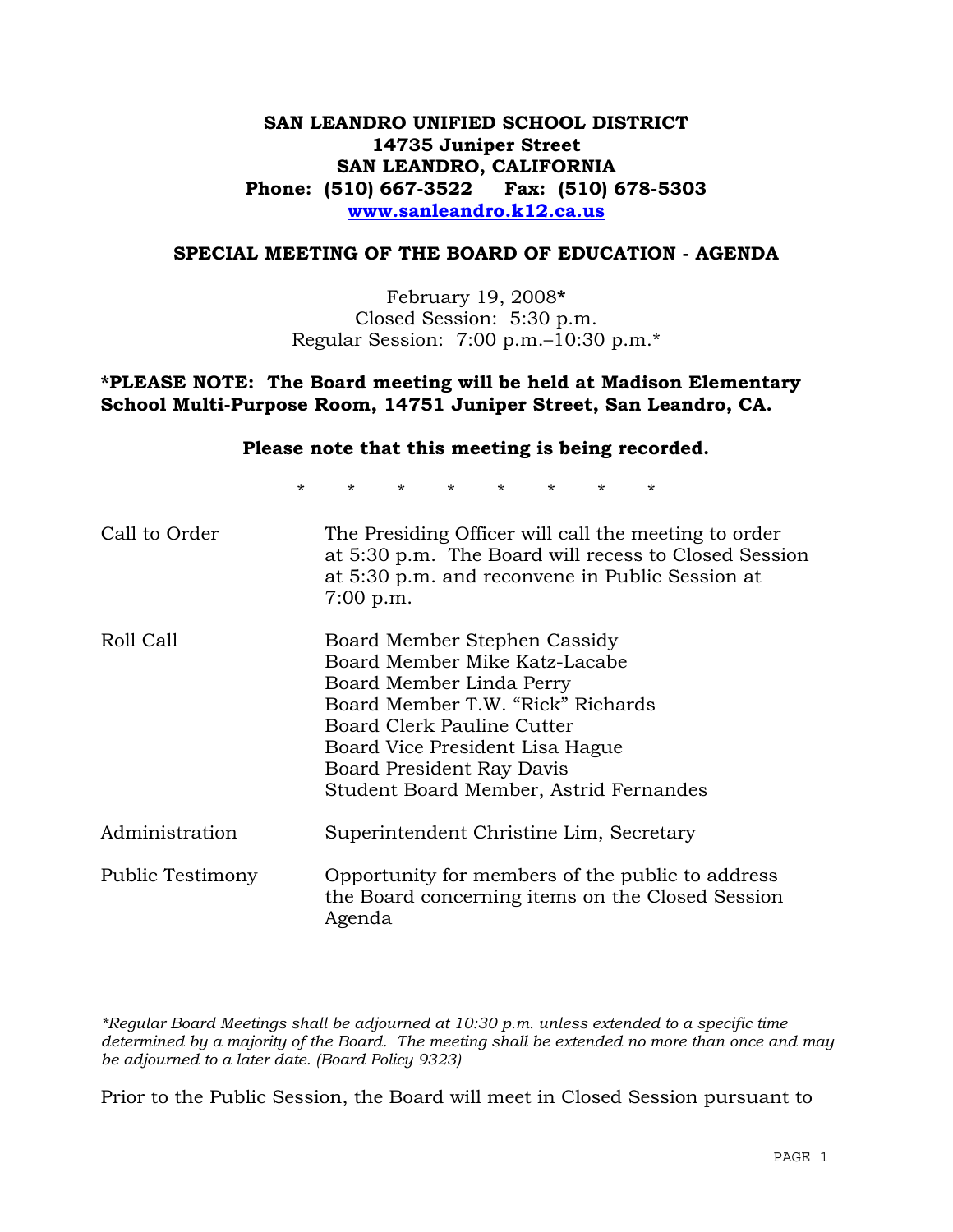Education Code Sections 35146 and 48918(c), and Government Code Sections 54957, 54957.6, 54956.9(b), 54957.8, and 54956.9.

- a) Student Expulsions
- b) Public Employee Discipline/Dismissal/Release 2 Cases
- c) Conference with Labor Negotiator
- d) Conference with Legal Counsel Anticipated Litigation Significant exposure to litigation
- e) Public Employee Appointment Title: Interim Vice Principal, Wilson Elementary School; Interim Vice Principal, John Muir Middle School; and Accounting Manager
- f) Conference with Real Property Negotiator Property(ies)
- g) Conference with Legal Counsel Existing Litigation

| 2008                                                                                                                                                                                                                                                                                                                                                                                                                                                                     |  |                                                                                                                                                                                                                                                                                                                                                                                                                                                                                                                                                                                                                                                                                                                                   |
|--------------------------------------------------------------------------------------------------------------------------------------------------------------------------------------------------------------------------------------------------------------------------------------------------------------------------------------------------------------------------------------------------------------------------------------------------------------------------|--|-----------------------------------------------------------------------------------------------------------------------------------------------------------------------------------------------------------------------------------------------------------------------------------------------------------------------------------------------------------------------------------------------------------------------------------------------------------------------------------------------------------------------------------------------------------------------------------------------------------------------------------------------------------------------------------------------------------------------------------|
| Members of the audience who wish to address the<br>Board are asked to complete the yellow card available at<br>the entrance and submit it to the Board's Administrative<br>Assistant. Speakers who have completed the card will be<br>called when the item is reached on the agenda or, for<br>non-agenda items, during the Public Testimony. Cards<br>are to be turned in before the item is reached on the<br>agenda. Please note that this meeting is being recorded. |  |                                                                                                                                                                                                                                                                                                                                                                                                                                                                                                                                                                                                                                                                                                                                   |
| 54954.2(a)<br><b>REPORTS</b>                                                                                                                                                                                                                                                                                                                                                                                                                                             |  |                                                                                                                                                                                                                                                                                                                                                                                                                                                                                                                                                                                                                                                                                                                                   |
|                                                                                                                                                                                                                                                                                                                                                                                                                                                                          |  | Motion __________ Second __________ Vote ________<br>Approve the Regular Meeting Agenda of February 19,<br>Motion __________ Second __________ Vote ________<br>State law prohibits the Board of Education from taking<br>any action on or discussing items that are not on the<br>posted agenda except to A) briefly respond to statements<br>made or questions posed by the public in attendance; B)<br>ask questions for clarification; C) provide a reference to a<br>staff member or other resource for factual information in<br>response to the inquiry; or D) ask a staff member to<br>report back on the matter at the next meeting and/or put<br>it on a future agenda. (Government Code Section<br><u>nion 'n 'n i</u> |

Parks & Recreation Commission Report: Juan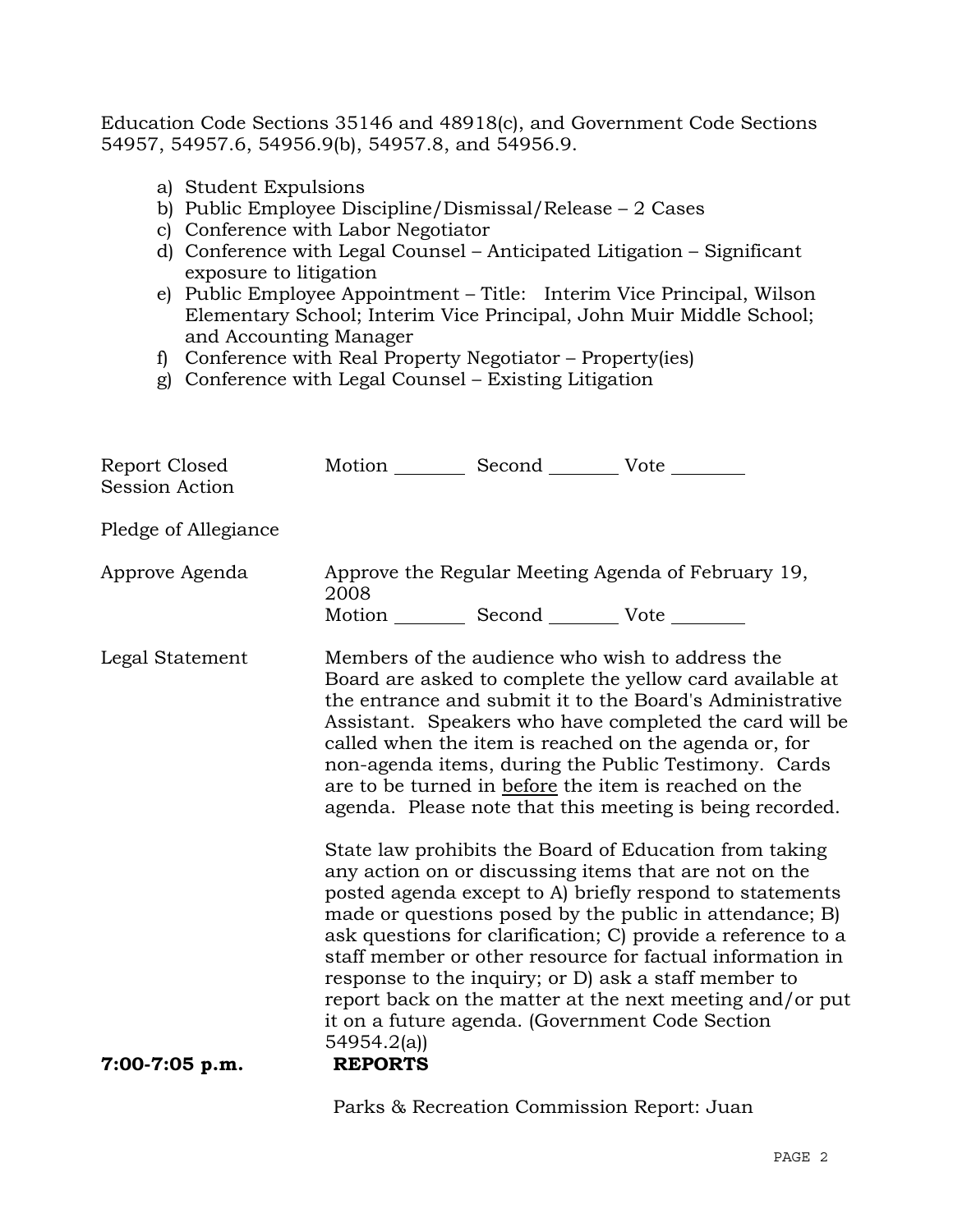Manuel Martinez, San Leandro Unified School District Representative

### **PRESENTATIONS**

- **7:05-7:10 p.m.** \* A Certificate of Commendation will be presented to Erika Johnson, a Jefferson Elementary School teacher, who received a National Board Certification from the National Board for Professional Teaching Standards. The certification is a voluntary assessment program designed to recognize, reward, and help improve teachers and takes about one to three years to complete.
- **7:10-7:25 p.m.** \* David Lorden will present updated information on the proposed changes to the residency verification process.

### **7:25-7:30 p.m. ACTION ITEMS**

These items are presented for action at this time. Some may have been reviewed at a previous meeting.

Educational Services

| $3.1-A$                   | <b>Staff Recommendation:</b>                              |  |  |
|---------------------------|-----------------------------------------------------------|--|--|
| Board Policy $5111.1$ (a- | Approve Board Policy 5111.1 (a-b) District                |  |  |
| b) District Residency     | Residency and Exhibits $E(1)$ 5111.1 and $E(2)$           |  |  |
| and Exhibits $E(1)$       | 5111.1.                                                   |  |  |
| 5111.1 and $E(2)$         |                                                           |  |  |
| 5111.1                    | Motion _________ Second __________ Vote _______           |  |  |
|                           |                                                           |  |  |
|                           |                                                           |  |  |
| $7:30-8:30 p.m.$          | * San Leandro Unified School District Budget Process      |  |  |
|                           | in Response to the Impact of the Governor's               |  |  |
|                           |                                                           |  |  |
|                           | Proposed 2008-09 Budget                                   |  |  |
|                           | Staff will present the feedback gathered from site staff, |  |  |
|                           | union representatives, budget managers, principals        |  |  |
|                           | and parents in response to the Governor's proposed        |  |  |
|                           | budget.                                                   |  |  |
|                           |                                                           |  |  |
| 8:30-8:40 p.m.            | PUBLIC TESTIMONY ON NON-AGENDA ITEMS                      |  |  |
|                           |                                                           |  |  |
| $8:40-9:15$ p.m.          | <b>REPORTS</b><br>Correspondence                          |  |  |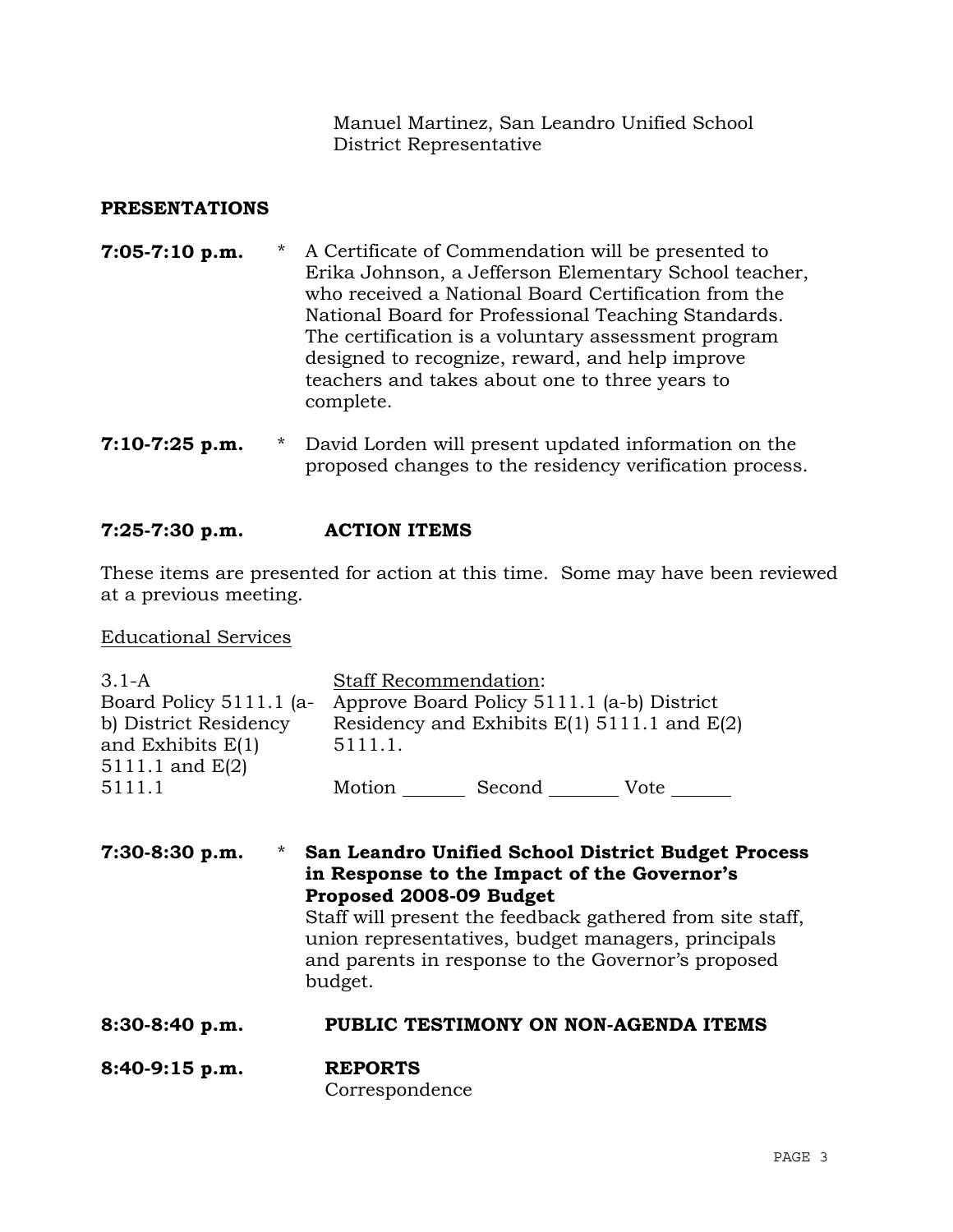Student Board Member Report Superintendent's Report Board Committee Reports

- Advocacy
- Facilities/Technology
- Parcel Tax Ad Hoc

Board Representatives' Reports

• Eden Area Regional Occupational Program

### **9:15-9:20 p.m. CONSENT ITEMS**

These items are considered routine and may be enacted by a single motion. At the request of any member of the Board, any item on the consent agenda shall be removed and given individual consideration for action as a regular agenda item.

General Services

Personnel Report

| $1.1 - C$<br>Approval of Board<br>Minutes - December<br>13, 2007                                               | Staff Recommendation:<br>Approve the minutes of the regular board meeting<br>held on December 13, 2007. |                                                                                                                              |                                                  |
|----------------------------------------------------------------------------------------------------------------|---------------------------------------------------------------------------------------------------------|------------------------------------------------------------------------------------------------------------------------------|--------------------------------------------------|
|                                                                                                                |                                                                                                         | 000. Motion Second Vote                                                                                                      |                                                  |
| $1.2 - C$<br>Approval of Board<br>Minutes - January 10,<br>2008                                                | Staff Recommendation:<br>held on January 10, 2008.                                                      | Motion _________ Second __________ Vote _______                                                                              | Approve the minutes of the special board meeting |
| $1.3 - C$<br>Resolution #08-08<br>Career and Technical<br><b>Education Month</b>                               | Staff Recommendation:                                                                                   | Career and Technical Education Month.<br>Motion Second Vote ______                                                           | Adopt Resolution #08-08 designating February     |
| $1.4 - C$<br>Resolution #08-09<br>Governor's Public<br><b>Education Budget</b><br>Proposals<br>Human Resources | Staff Recommendation:                                                                                   | Adopt Resolution #08-09, Governor's Public<br>Education Budget Proposals.<br>Motion _________ Second __________ Vote _______ |                                                  |
| $2.1-C$<br>Acceptance of                                                                                       | <b>Staff Recommendation:</b>                                                                            | Accept Personnel Report as submitted.                                                                                        |                                                  |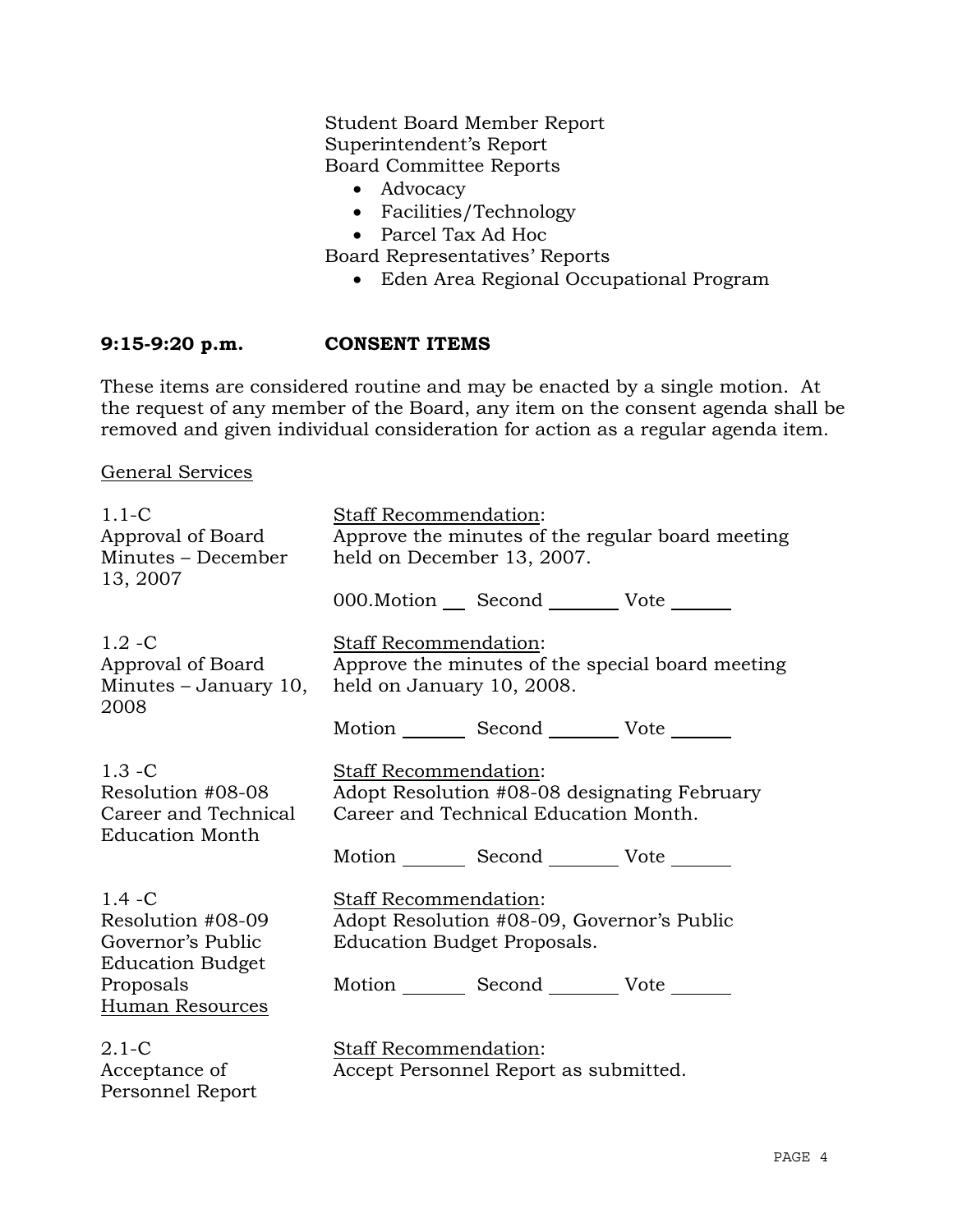|                                                                    |                                                                                                                                                                                                                             |                       | Motion _________ Second __________ Vote _______                                                                                          |  |
|--------------------------------------------------------------------|-----------------------------------------------------------------------------------------------------------------------------------------------------------------------------------------------------------------------------|-----------------------|------------------------------------------------------------------------------------------------------------------------------------------|--|
| $2.2 - C$<br>New Job Description<br>and Title - Office Clerk<br>IV | Staff Recommendation:<br>Approve the new job description and title - Office<br>Clerk IV.                                                                                                                                    |                       |                                                                                                                                          |  |
|                                                                    |                                                                                                                                                                                                                             |                       | Motion _________ Second __________ Vote _______                                                                                          |  |
| <b>Educational Services</b>                                        |                                                                                                                                                                                                                             |                       |                                                                                                                                          |  |
| $3.1-C$<br>Acceptance of<br>Donations                              | Staff Recommendation:<br>Approve the acceptance of gifts to the District as<br>follows:                                                                                                                                     |                       |                                                                                                                                          |  |
|                                                                    | <b>McKinley Elementary School</b><br>• 7 cases of copy paper from Give Something<br><b>Back Business Products</b>                                                                                                           |                       |                                                                                                                                          |  |
|                                                                    | Monroe Elementary School<br>\$200 Target gift card from Linh Luu and<br>$\bullet$<br>Kenneth Wong                                                                                                                           |                       |                                                                                                                                          |  |
|                                                                    | Roosevelt Elementary School<br>• \$500 for general purposes from Robin<br>McCluen<br>$\bullet$<br>A. McKinzie, D.M.D.<br>$\bullet$<br>$\bullet$<br>program<br>John Muir Middle School<br>• Used trumpet from Loretta Angelo | matching gift program | \$50 for the "Care to Share" program from Scott<br>\$102 from Alfred Perio through PG&E's<br>\$102 from PG&E through their matching gift |  |
|                                                                    |                                                                                                                                                                                                                             |                       | Motion Second Vote                                                                                                                       |  |
| $3.2 - C$<br>Proposed Expulsion<br>Order                           | Staff Recommendation:<br>Approve the Administrative Panel's                                                                                                                                                                 |                       | recommendation to expel student E05-07/08.                                                                                               |  |
|                                                                    |                                                                                                                                                                                                                             |                       | Motion _________ Second __________ Vote _______                                                                                          |  |
| $3.3 - C$<br>Proposed Stipulated<br><b>Expulsion Order</b>         | Staff Recommendation:<br>student E08-07/08.                                                                                                                                                                                 |                       | Approve the stipulated expulsion recommendation<br>from the Director of Student Support Services for                                     |  |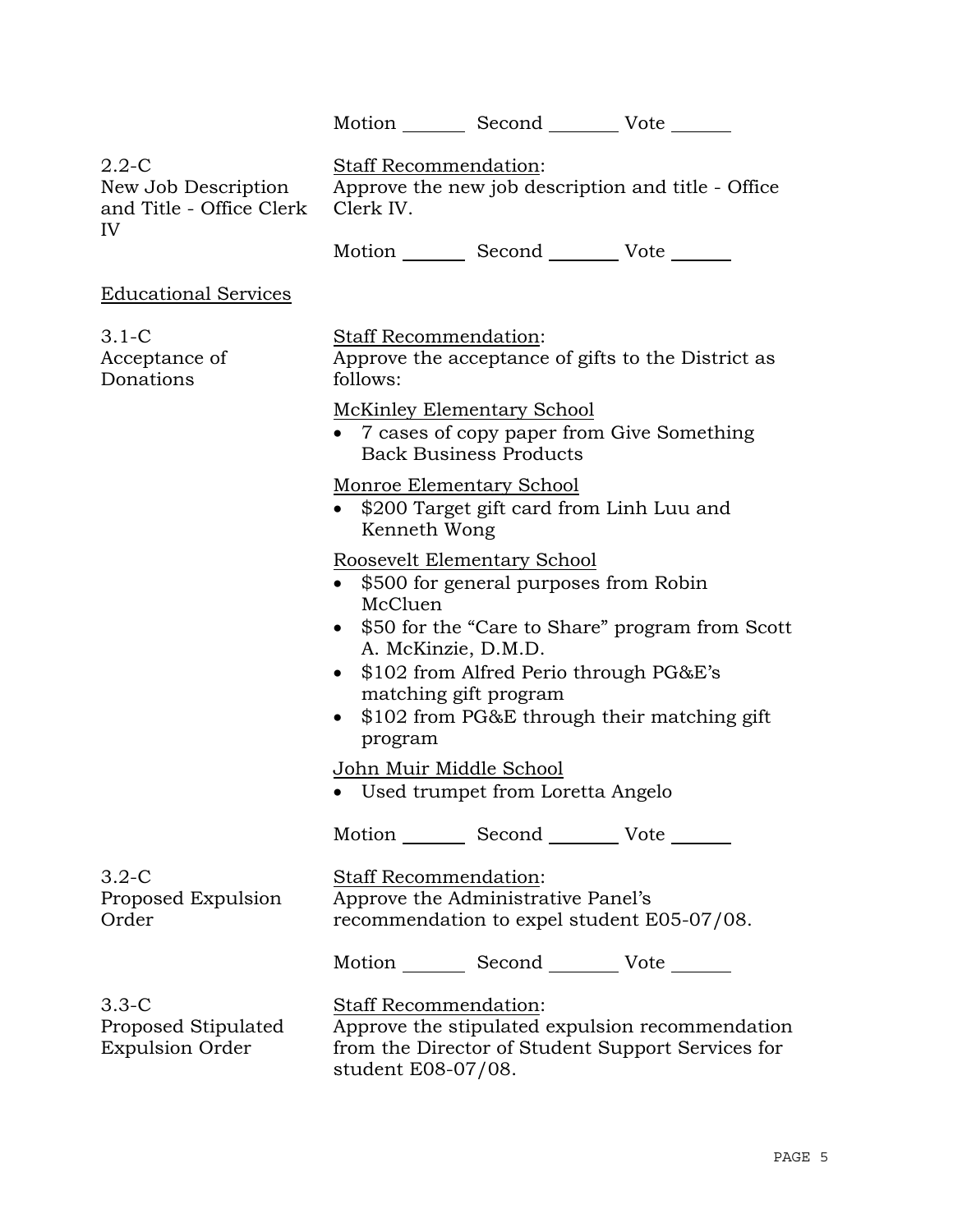|                                                                                                             |                                                        | Motion _________ Second __________ Vote _______ |                                                                                                      |
|-------------------------------------------------------------------------------------------------------------|--------------------------------------------------------|-------------------------------------------------|------------------------------------------------------------------------------------------------------|
| $3.4-C$<br>Proposed Stipulated<br><b>Expulsion Order</b>                                                    | <b>Staff Recommendation:</b><br>student E11-07/08.     |                                                 | Approve the stipulated expulsion recommendation<br>from the Director of Student Support Services for |
|                                                                                                             |                                                        | Motion _________ Second __________ Vote _______ |                                                                                                      |
| <b>Business Operations</b>                                                                                  |                                                        |                                                 |                                                                                                      |
| $4.1-C$<br>Ratification of Payroll                                                                          | Staff Recommendation:<br>\$4,492,432.37.               | Ratify January 2008 payroll in the amount of    |                                                                                                      |
|                                                                                                             |                                                        | Motion _________ Second __________ Vote _______ |                                                                                                      |
| $4.2-C$<br>Approval of Bill<br>Warrants                                                                     | Staff Recommendation:<br>the amount of \$4,803.924.71. |                                                 | Approve Bill Warrants # 88623117-88645234 in                                                         |
|                                                                                                             |                                                        | Motion _________ Second __________ Vote _______ |                                                                                                      |
| Facilities and Construction                                                                                 |                                                        |                                                 |                                                                                                      |
| $5.1 - C$<br><b>Architectural Services</b><br>Contract for the Wilson<br>Elementary School<br>Renovations & | Staff Recommendation:<br>renovations & upgrades.       |                                                 | Approve the architectural services contract with<br>SIM Architects for the Wilson Elementary School  |
| Upgrades                                                                                                    |                                                        | Motion _________ Second __________ Vote _______ |                                                                                                      |

| $5.2-C$                      |
|------------------------------|
| Environmental                |
| <b>Consultant Services</b>   |
| Contract for                 |
| Modernization                |
| <b>Construction Projects</b> |
| #780 Mod-Music M-1           |
| at San Leandro High          |

## Staff Recommendation:

Approve the environmental consultant services contract with Vista Environmental Consulting for modernization construction projects #780 Mod-Music M-1 at San Leandro High School, restroom facilities modernizations at McKinley and Washington Elementary Schools, and roofing replacement at the administrative wing of Monroe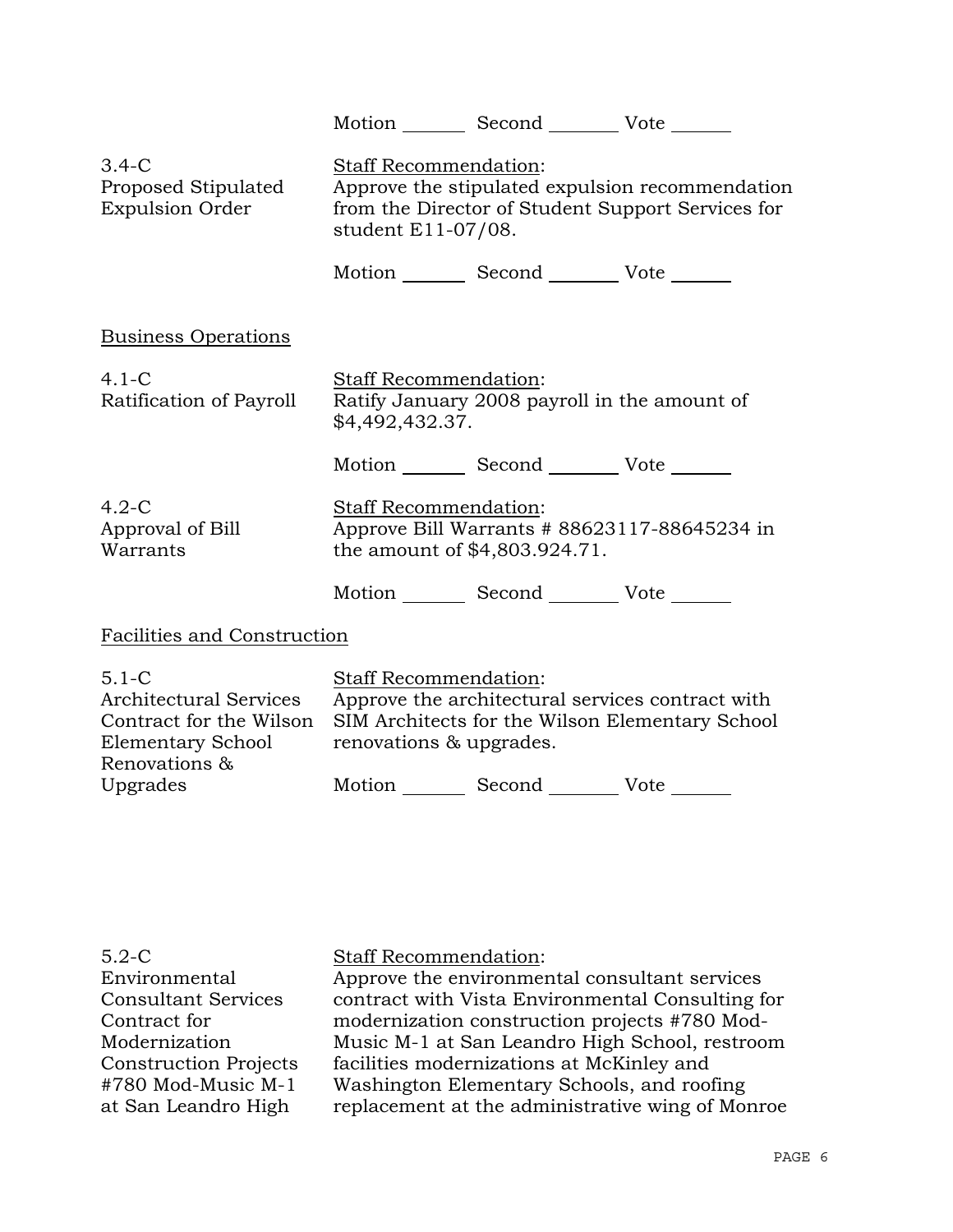| School, Restroom<br>Facilities<br>Modernization at<br>McKinley &<br>Washington<br>Elementary Schools,<br>and Roofing<br>Replacement at the<br>Administration Wing of | Elementary School.                                                                                                                                            |                                                                                                      |
|----------------------------------------------------------------------------------------------------------------------------------------------------------------------|---------------------------------------------------------------------------------------------------------------------------------------------------------------|------------------------------------------------------------------------------------------------------|
| Monroe Elementary                                                                                                                                                    | Motion Second Vote ______                                                                                                                                     |                                                                                                      |
| $5.3-C$<br><b>Architectural Services</b><br>Contract for the<br>Modernization<br><b>Construction Project</b><br>for San Leandro High<br>School Music Building        | <b>Staff Recommendation:</b><br>Jeffrey Wong Architects for the modernization<br>music building M1.                                                           | Approve the architectural services contract with<br>construction project for San Leandro High School |
| M1                                                                                                                                                                   | Motion _________ Second _________ Vote _______                                                                                                                |                                                                                                      |
| $5.4 - C$<br><b>Engineering Services</b><br>Contract for the<br><b>Construction Project</b><br>#780 Mod-Music M-1<br>at San Leandro High<br>School                   | Staff Recommendation:<br>Approve the engineering services contract with<br>Interface Engineering Architects for the<br>Leandro High School music building M1. | construction project #780 Mod-Music M-1 at San                                                       |
|                                                                                                                                                                      | Motion Second Vote                                                                                                                                            |                                                                                                      |

# **9:20-9:35 p.m. DISCUSSION ITEMS**

### General Services

1.1-D Discussion on Potential Timelines and Tasks for a Parcel Tax

Staff Recommendation:

The Board will discuss and provide direction to staff for a potential Parcel Tax based on timelines and key tasks presented in the attached report.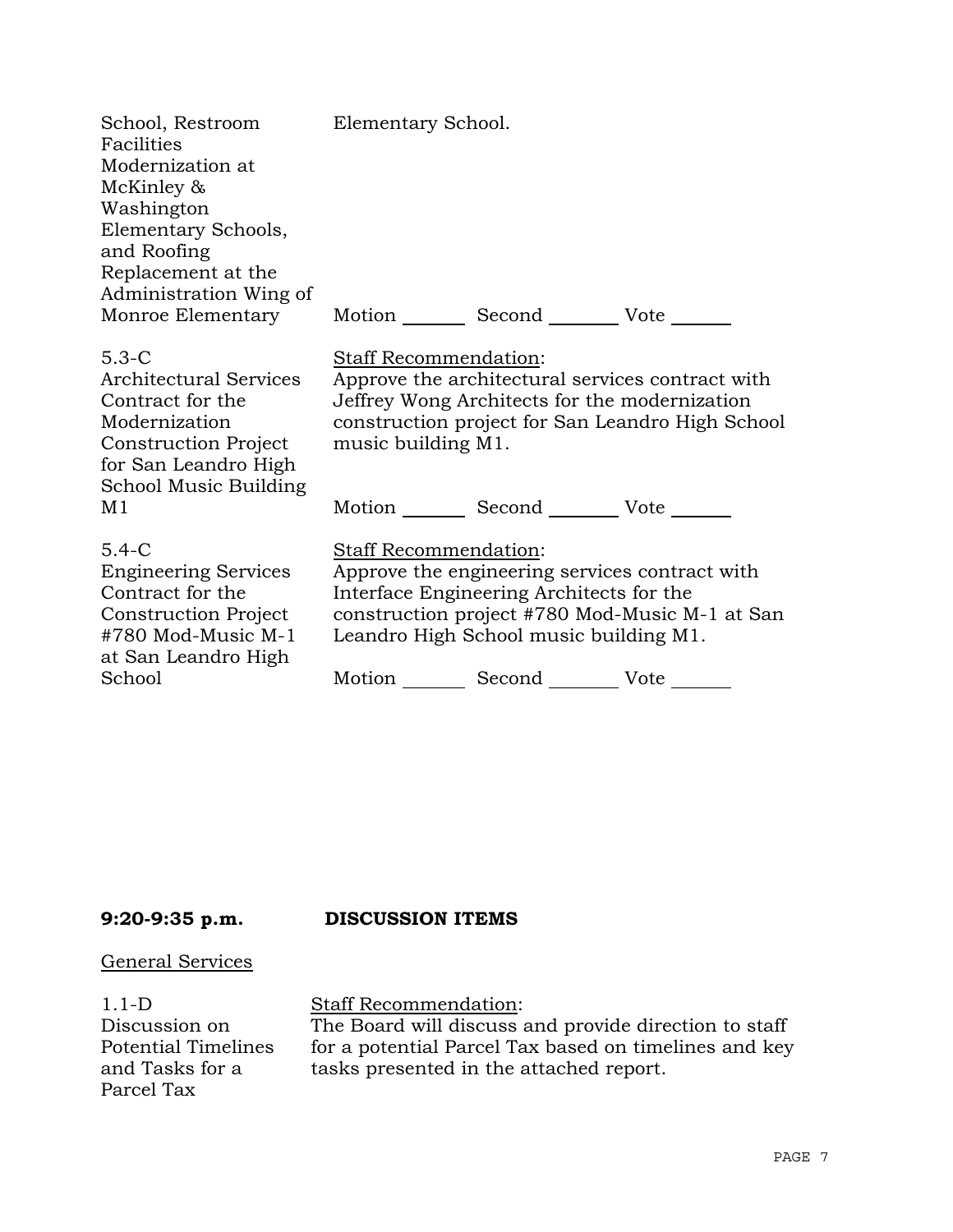| Motion | Second | Vote |  |
|--------|--------|------|--|
|        |        |      |  |

### **9:35-9:40 p.m. CONFERENCE ITEMS**

These items are submitted for advance planning and to assist the Board in establishing future agenda items. The Board may, however, take action on the following:

#### General Services

| $1.1-CF$<br>2008 CSBA Delegate<br><b>Assembly Election</b>                           | Staff Recommendation:<br>The Board will discuss and consider the<br>submission of a ballot for the 2008 CSBA<br>Delegate Assembly.              |
|--------------------------------------------------------------------------------------|-------------------------------------------------------------------------------------------------------------------------------------------------|
|                                                                                      | Motion Second Vote                                                                                                                              |
| 9:45 p.m.                                                                            | <b>INFORMATION ITEMS</b>                                                                                                                        |
| <b>Educational Services</b>                                                          |                                                                                                                                                 |
| 3.1-I<br>Williams Uniform<br><b>Complaint Procedures</b><br><b>Quarterly Report</b>  | Staff Recommendation:<br>Receive and review the Williams Uniform<br>Complaint Procedures Quarterly Report for<br>October – December 2007.       |
| $3.2-I$<br>Revised Administrative<br>Regulations 5111.1 (a-<br>d) District Residency | <b>Staff Recommendation:</b><br>Receive for information and review the revised<br>Administrative Regulation 5111.1 (a-d) District<br>Residency. |

# Business, Operations and Facilities

| 10:20-10:30 p.m.       | ADDITIONAL SUGGESTIONS AND COMMENTS FROM                                                                            |
|------------------------|---------------------------------------------------------------------------------------------------------------------|
| Miscellaneous Receipts | Miscellaneous receipts in the amount of<br>\$8,695,795.34 have been deposited in the<br>Treasury of Alameda County. |
| $4.1-I$                | <b>Staff Recommendation:</b>                                                                                        |

**BOARD MEMBERS**